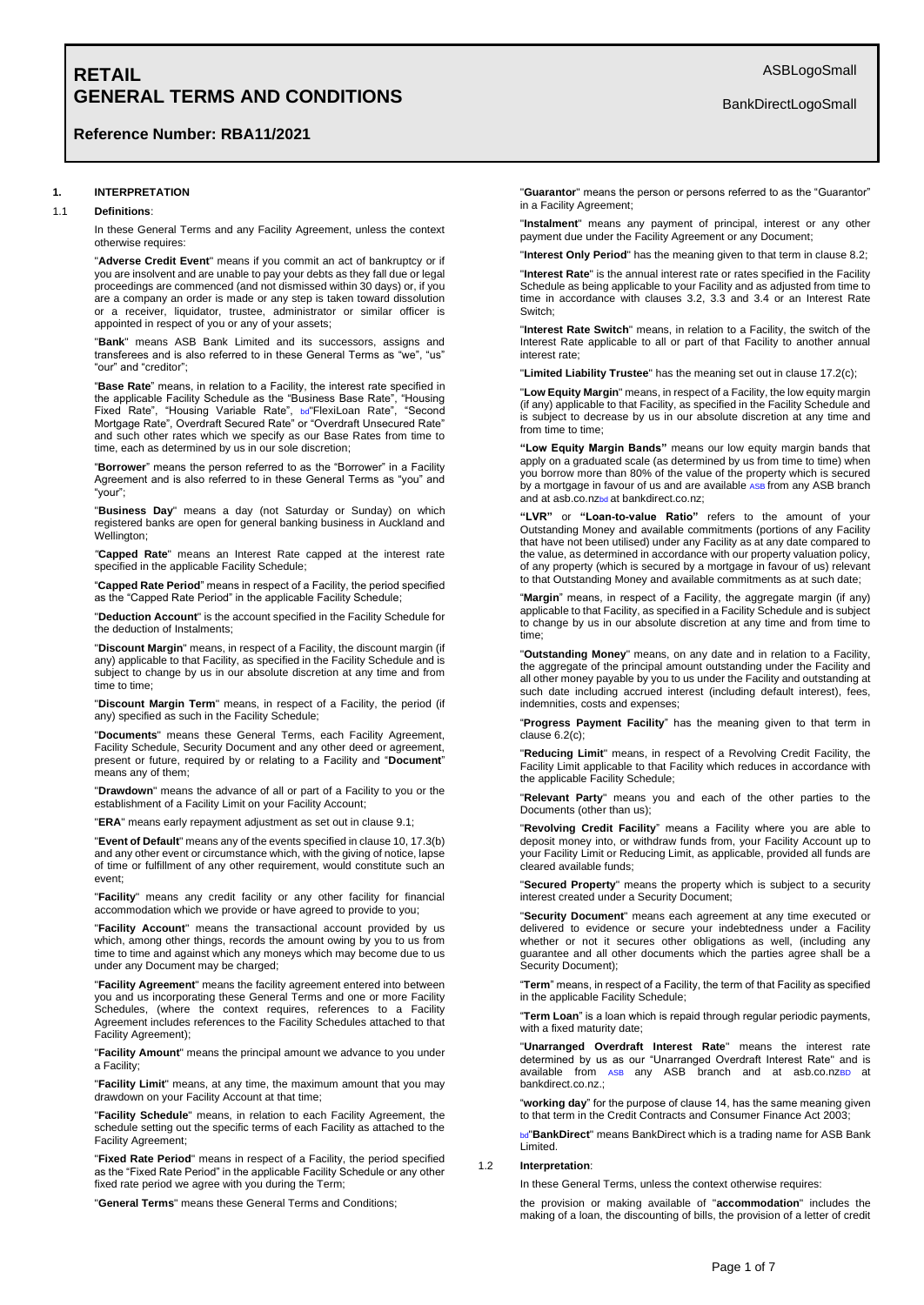facility, the provision of overdraft accommodation on a current account or the provision of any other banking or financial services or accommodation;

an "**agreement**" includes a contract, deed, licence, franchise, undertaking or other document (in each case, oral and written) and includes that agreement as modified, supplemented, novated or substituted from time to time;

"**assets**" includes the whole and any part of the relevant person's business, undertaking, property, revenues and rights (in each case, present and future), and reference to an asset includes any legal or equitable interest in it;

the "**dissolution**" of a person includes the winding-up, liquidation, removal from the relevant register or bankruptcy of that person or an equivalent or analogous procedure under the law of any jurisdiction in which that person is incorporated, domiciled, resident, has carried on business or has assets;

"**indebtedness**" includes any obligation (whether present or future, actual or contingent, secured or unsecured, and whether incurred alone, jointly and severally, as principal, surety or otherwise) relating to the payment or repayment of money;

something having a "**material adverse effect**" on a person is a reference to it having, in our opinion, a material adverse effect on that person's commercial or financial prospects including a deterioration in that person's creditworthiness or on its ability to comply with its obligations under a Security Document, or, as the context may require, on our ability to recover any amount payable by you under any Security Document or to enforce performance of that person's obligations under the Security Documents and references to "**material adverse change**" shall be construed accordingly;

a "**person**" includes an individual, firm, company, corporation, an association of persons (whether corporate or not), a trust, or governmental agency and any other entity (in each case, whether or not having a separate legal personality);

a "**solicitor**" means a practitioner as that term is defined in the Lawyers and Conveyancers Act 2006;

"**taxes**" includes any present or future tax, levy, impost, duty, rate, charge, fee, deduction or withholding of any nature or whatever called (including interest, penalties, fines and charges in respect of taxes) imposed, levied, collected, withheld or assessed by any governmental agency, on whomsoever imposed, levied, collected, withheld or assessed; and

"**trust deed**" means the trust deed constituting the relevant trust.

1.3 **Construction of Certain References**: In these General Terms unless the context otherwise requires:

> if more than one person is named as the **Borrower**, each reference to the Borrower, **"**you" or "your", is a reference to each Borrower and each of you separately and to all Borrowers and you all together;

> if more than one person is named as the **Guarantor**, each reference to the Guarantor is a reference to each Guarantor separately and to all Guarantors together;

> the **headings** to clauses shall be ignored in construing these General Terms;

> a reference to any **legislation** is a reference to that legislation as from time to time amended, re-enacted or substituted, includes regulations, orders-in-council and other instruments from time to time issued or made under, that legislation and, unless otherwise stated, is a reference to New Zealand legislation;

> a **party** to any Document, if an individual, includes that person's executors and administrators and, in the case of a body corporate or any other person, its successors and permitted assignees and transferees, and in our case our transferees and assigns; and

the **singular** includes the **plural** and vice versa.

### **2. AVAILABILITY**

- 2.1 **Availability of Accommodation**: We are not obliged to provide accommodation under a Facility if:
	- (a) **Conditions Precedent**: we have not received and are not satisfied in all respects with the Documents and evidence we require prior to Drawdown or we are not satisfied that any condition we have specified has been fulfilled;
	- (b) **Event of Default**: an Event of Default has occurred, or is likely to occur as a result of the accommodation being provided;
	- (c) **Statements**: any statement made or information provided in or in connection with a Facility or Document is untrue, inaccurate, or misleading in any material respect;
	- (d) **Material Adverse Change**: a material adverse change has occurred in relation to you or a Relevant Party; or
	- (e) **Illegality**: it is unlawful or contrary to any directive to make the accommodation available.
- 2.2 **Purpose**: You agree to use each Facility for the purpose (if any) set out in the relevant Facility Schedule.
- 2.3 **Termination of Offer**: If you do not draw down the Facility by the "Termination of Offer Date" specified in the Facility Schedule, we may in our absolute discretion cancel all or part of the Facility either immediately

or at any time afterwards and retain any fee charged in relation to it. For a Progress Payment Facility, if you do not return to us your signed Facility Agreement by the Termination of Offer Date and fully draw down any Progress Payment Facility within 10 months of the Termination of Offer Date, we may in our absolute discretion, cancel all or part of the Facility either, immediately or at any time from the Termination of Offer Date and retain any fees charged.

### **3. INTEREST AND PAYMENTS**

- 3.1 **Interest**: Interest will be calculated at the Interest Rate from the date of advance of the Facility and will accrue on a daily basis on the principal amount outstanding from time to time, provided that if at any time during any Capped Rate Period (if applicable) the Interest Rate exceeds the Capped Rate, interest will be calculated at the Capped Rate for so long as the Interest Rate exceeds the Capped Rate. Interest due and payable will be charged to your Facility Account or Deduction Account, as the case may be, on the interest payment dates specified in the Facility Agreement.
- 3.2 **Interest Rate Alteration:** Unless otherwise agreed in writing, the rate of interest applicable to any Facility may be increased or reduced by us at any time and from time to time without prior notice to you (including at any time prior to a Facility being advanced). We will notify you of any change by direct communication with you or by display in our branches, by notice in the media (including public notice) and by notice on our website or otherwise in accordance with any applicable law. Our interest rates are available from ASB any ASB branch and at asb.co.nzBD at bankdirect.co.nz.
- 3.3 **Alteration of Discount Margin**: Subject to clause 3.5, we may alter the Discount Margin at any time and from time to time upon giving written notice to you, which shall be effective immediately from the date specified in such notice, other than where a Discount Margin Term is specified, in which case an alteration in the Discount Margin will not be effective until the expiry of the Discount Margin Term.

### 3.4 **Alteration of Low Equity Margin**:

- (a) We may periodically review (such periods to be determined by us in our sole discretion) your Low Equity Margin against your LVR to ensure it is still applicable to your Facility. We may change your Low Equity Margin to a lower margin in accordance with our Low Equity Margin Bands or remove the Low Equity Margin entirely if it no longer applies based on your LVR. We will notify you in writing of any change to or removal of, your Low Equity Margin as the case may be.
- (b) At any time six months after the date of initial Drawdown you may request a reduction or removal, as the case may be, of the Low Equity Margin applicable to a Facility. We can choose whether or not to approve your request. We will determine such request on the basis of your applicable LVR at the date of such request. To make such determination we may require you to provide us with a current registered valuation of the relevant property or properties at your expense. If your request is approved we will give you written notice confirming the details of the change.
- 3.5 **Discount Margin Term**: If a Discount Margin Term applies to a Facility, we agree that we will not alter the Discount Margin applicable to the Facility during that Discount Margin Term. The Discount Margin Term will commence from the earlier of the initial Drawdown date or the date of availability of the Facility Limit. For the avoidance of doubt, a Discount Margin Term will expire if an Interest Rate Switch is agreed to in accordance with clause 8.1.
- 3.6 **Interest Periods**: Any Fixed Rate Period or Capped Rate Period will, in respect of the initial Drawdown of the Facility, commence on the date of Drawdown and any subsequent Fixed Rate Period or Capped Rate Period will commence on the date agreed by us.
- 3.7 **Method of Calculating Interest**: All interest will be calculated on the basis of the number of days elapsed and a 365 day year. You agree that we may alter the method of calculating interest at any time with prior notice.
- 3.8 **Mode of Payments**: Each payment due to us under any Document is to be made at the time specified in the relevant Document or, if no time is specified, during normal banking hours, in each such case on the due date, in immediately available freely transferable cleared funds and to the bank account which we specify from time to time.
- 3.9 **Business Days**: Subject to the provisions of each Facility Agreement, if any payment is due to be made under any Document on a day which is not a Business Day, that payment shall be made on the next succeeding Business Day and any interest will be adjusted accordingly.
- 3.10 **Payments to be Free and Clear**: Each payment under any Document shall be unconditional and free and clear of any restriction, and shall be in full, without any deduction or withholding whatsoever (whether in respect of tax, set-off, counterclaim, charges or otherwise) unless such deduction or withholding is required by law.
- 3.11 **Reinstatement**: If any payment to us under any Document is avoided by law, your obligation to have made such payment will be deemed not to have been affected or discharged and you shall on demand indemnify us against any costs, claim, loss, expense or liability (together with any taxes thereon) sustained or incurred by us as a result of us being required for any reason to refund all or part of any amount received or recovered in respect of such payment and in any event pay to us on demand the amount so refunded. In any such case we each will be deemed to be restored to the position in which each would have been, and will be entitled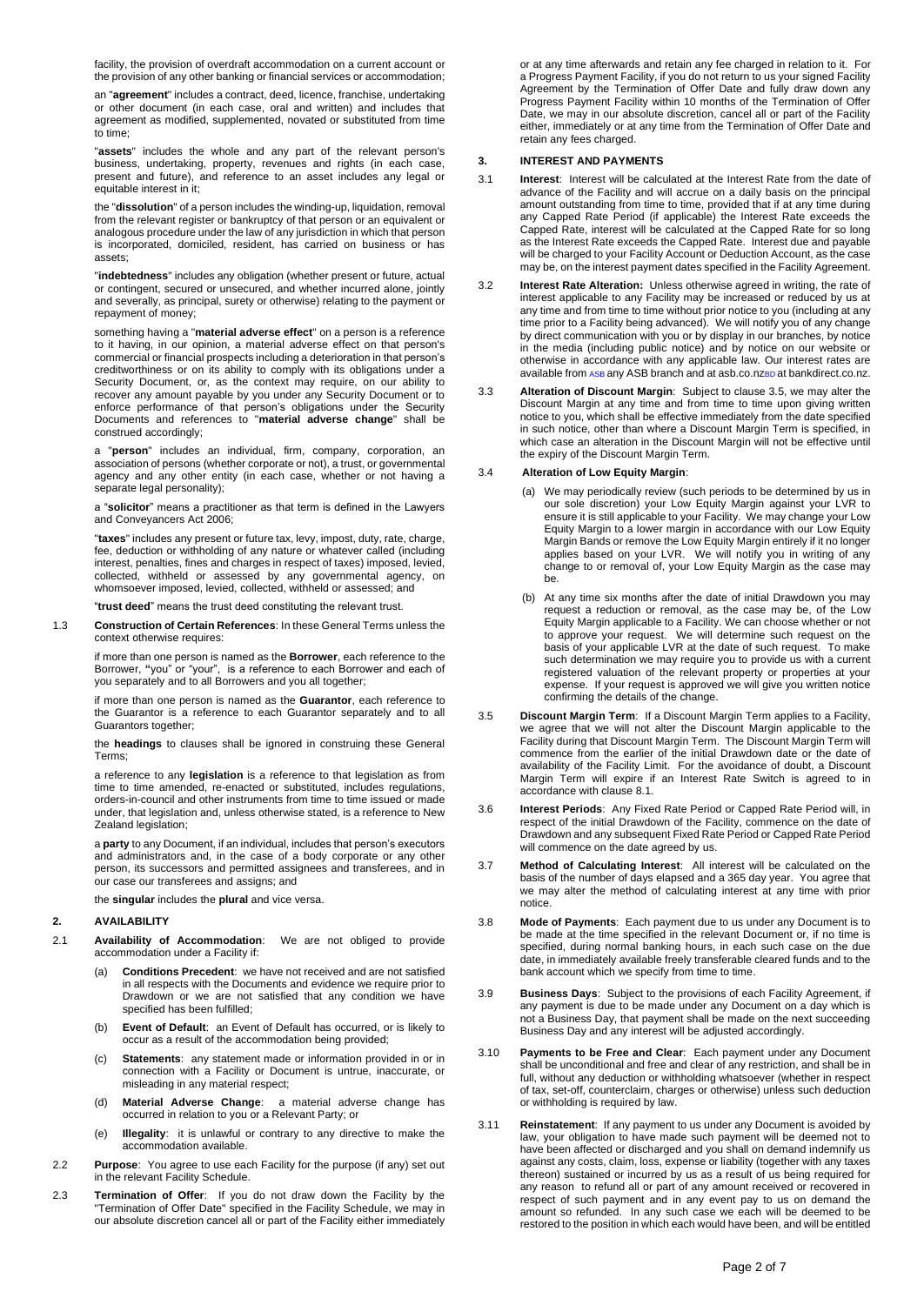to exercise the rights we respectively would have had, if that payment had not been made.

- 3.12 **Payments of Principal and Interest**: Unless otherwise agreed in writing (including without limitation, under a Facility Agreement), the Facility is repayable on demand by us (which demand may be made by us at any time at our absolute discretion). Until such demand is made, you agree to pay the Instalments and any other amounts owing as detailed in the Facility Schedule or as otherwise agreed by us. Because the Facility is repayable on demand, the number of payments to be made may differ from those detailed in the Facility Agreement.
- 3.13 **Fees and Charges**: You must pay us the fees and charges included in the Facility Schedule, together with all other fees and charges for incidental services provided by us to you relating to the Facility or the Documents, including default fees, in the amounts notified by us to you from time to time. Our fees are available from any ASB branch and at asb.co.nzat bankdirect.co.nz.
- 3.14 **Authority to Charge**: Your Facility Account, Deduction Account or any bank account you have with us, may be charged with any amount due and payable under a Facility, including but not limited to, any Instalment, any interest payable under clause 4.1, and any costs for which we are entitled to be indemnified or reimbursed either under a Facility Agreement, any Document or any other agreed terms and conditions. This may occur even if the amount charged exceeds the Facility Amount or takes the balance of your Facility Account, Deduction Account or other account over any permitted limit.
- 3.15 **Deduction Account**: Unless we agree to substitute another account, you may not close your Deduction Account during the Term of your Facility.

# **4. DEFAULT INTEREST**

4.1 **Default Interest Rate**: If at any time the Deduction Account (or any bank account charged with an amount pursuant to clause 3.14) is overdrawn in excess of any agreed limit, or, the balance owing under your Facility Account exceeds the Facility Limit or Reducing Limit, then you shall pay interest (both before and after judgment) calculated on a daily basis on that overdrawn amount or excess at the Unarranged Overdraft Interest Rate until the date such overdraft or excess is paid in full. Any such overdrawn or excess amount shall be regarded as remaining due and payable under the applicable Facility Agreement until the amount has been paid or satisfied in full. This obligation to pay default interest shall arise without the need for notice or demand.

# **5. SECURITY**

- 5.1 **Security**: You will provide or procure the provision of the securities specified in the Facility Agreement prior to initial Drawdown of the Facility, and any future securities required by us to secure your indebtedness to us.
- 5.2 **Extent of Security**: Unless otherwise agreed in writing with us, all securities are to be first in priority. All existing and future securities granted by you or any other person as security for your indebtedness or performance of your obligations to us also secure your indebtedness to us for all amounts owing under an existing or any future Facility Agreement. If we exercise our rights of enforcement under the Documents to sell any Secured Property and the proceeds of that sale are insufficient to repay the total of the Outstanding Money at that time, you will remain indebted to us for the balance of the Outstanding Money. Unless otherwise agreed in writing with us, if you create or permit to exist a security interest over any Secured Property, it will be an Event of Default in accordance with clause 10 and we will be entitled to exercise our rights in accordance with that clause.
- 5.3 **Updated Valuation:** If we reasonably request, you agree at your expense to provide or procure the provision to us of a current registered valuation of any property given as security and other financial information to verify current income or servicing requirements.
- 5.4 **Insurance:** You must insure and keep insured all of the property which we require as security for the Facility for full insurable value in accordance with our insurance requirements as advised to you from time to time including that our interest as mortgagee must be noted on each policy.

## **6. DRAWDOWN**

- 6.1 **Conditions Precedent**: A Facility may not be drawn down until we have received and found the following satisfactory:
	- (a) the Documents or a completed solicitor's certificate from your solicitor and our solicitor (as applicable) in relation to the Documents;
	- (b) details of your insurance in accordance with our requirements;
	- (c) payment of any fees or other amounts payable in relation to the Facility; and
	- (d) any other conditions precedent recorded in the Facility Agreement.

#### 6.2 **Drawdown**:

- (a) **Term Loan**:If you have a Term Loan and your Facility Agreement provides for one drawing then, subject to satisfaction of the applicable conditions precedent and any other requirements that we may specify, the Facility will be drawn down on request by you or your solicitor in one amount.
- (b) **Revolving Credit Facility**: If you have a Revolving Credit Facility, subject to satisfaction of the applicable conditions precedent and

any other requirements that we may specify, you may make drawings from time to time during the Term by debiting your Facility Account, provided that the making of the drawing will not cause the Outstanding Money to exceed your Facility Limit at that time. Any amount repaid may be redrawn by you up to your Facility Limit or Reducing Limit, as applicable. We debit interest, fees and bank charges to your Facility Account and such amounts will be amounts owing under the Facility. You must make sufficient payments to us to ensure that the interest, fees and bank charges on your Revolving Credit Facility do not exceed the Facility Limit or Reducing Limit, as applicable. You can instruct us to reduce your Facility Limit or Reducing Limit (as applicable) at any time, provided such reduction does not cause the Outstanding Money for that Facility to exceed the new Facility Limit or Reducing Limit (as applicable).

- (c) **Progress Payments**: If the Facility Agreement provides for "progress payments" (a "Progress Payment Facility"), subject to the applicable conditions precedent and any other requirements that we may specify being satisfied:
	- (i) **Term Loan**: if you have a Term Loan, you or your solicitor may request to draw down the Facility by no more than four progress payments (unless otherwise agreed by us) upon giving us at least five Business Days' notice. This notice is irrevocable; and
	- (ii) **Revolving Credit Facility**:if you have a Revolving Credit Facility, the Facility Amount will be made available in your Facility Account on request by you or your solicitor by no more than four Progress Payments (unless otherwise agreed with us)
- (d) **Progress Payments Costs to Complete**: if the Facility Agreement provides for "'Progress Payments Costs to Complete"' then, notwithstanding clause 6.2(c), the amount of any drawing will be determined by us in our absolute discretion taking into account the value of the land on which the buildings are being constructed and the cost to complete such buildings as certified to us by a registered valuer or such other person as we may agree. The undrawn principal amount of the Facility following such drawing (other than the final drawing) must be equal to or greater than the amount it will cost to complete the buildings in accordance with the plans and specifications for the construction. Prior to the final Drawdown we require confirmation that a Code Compliance Certificate has issued pursuant to the Building Act 2004.

### 6.3 **Authority to Disburse**:

- (a) **General**: Any Drawdown of a Facility will be applied by us, first, in payment of any fees payable under the Facility Agreement and, secondly, in repayment of any outstanding indebtedness specified under the heading "Conditions Precedent/Subsequent" in the relevant Facility Schedule.
- (b) **Term Loan**: If you have a Term Loan and we have instructed your solicitor, you authorise and direct us to pay the balance of the drawing to your solicitor. If a solicitor has not been instructed, the balance of the drawing will be paid to your Deduction Account.
- (c) **Revolving Credit Facility**: If you have a Revolving Credit Facility and we have instructed your solicitor, you authorise and direct us to make the first drawdown by debiting the Facility Account and issuing funds in favour of your solicitor. If a solicitor has not been instructed, the Facility Amount will be made available in your Facility Account.
- 6.4 **Conditions Subsequent**: You agree to comply with any conditions subsequent recorded in your Facility Agreement.

#### **7. REDRAW. (ONLY AVAILABLE IF YOU HAVE AN** asb**ORBIT FASTTRACK** bd**FLEXILOAN REDUCING VARIABLE INTEREST RATE FACILITY)**

- 7.1 If you have a Revolving Credit Facility that requires Instalment payments, by paying each Instalment (which may change as Interest Rates change), you will repay the Facility Amount (together with interest) over the Term.
- 7.2 If you have a Revolving Credit Facility and you make a payment to your Facility Account which is additional to any required Instalment this will further reduce the amount owing under the Facility. This additional further reduce the amount owing under the Facility. payment does not reduce the required Instalments but, provided that you are not in default, it does entitle you if your Facility is a Revolving Credit Facility to redraw on your Facility Account (to the extent set out in clause 7.3)
- 7.3 If you have a Revolving Credit Facility and on any date your Facility Account balance (excluding uncleared funds) is less than the amount which would be owing at that time if all required Instalments from the commencement date of the Facility have been paid on the due date, you may redraw the difference. Your monthly Facility Account statement will show the "funds available for redraw" as at the last day of the statement period. Payments made to and from your Facility Account after the last day of the monthly statement will change the redraw amount available from time to time.
- 7.4 Notwithstanding clause 7.3, the ability to redraw funds under your Facility is not available to you during any Fixed Rate Period of the Facility.
- 7.5 **Amounts Charged are Deemed Advances**: Any amounts charged to your Facility Account in accordance with the terms of a Facility Agreement or any Document, including but not limited to any redraws on your Facility Account made in accordance with the redraw provisions in clause 7.3 are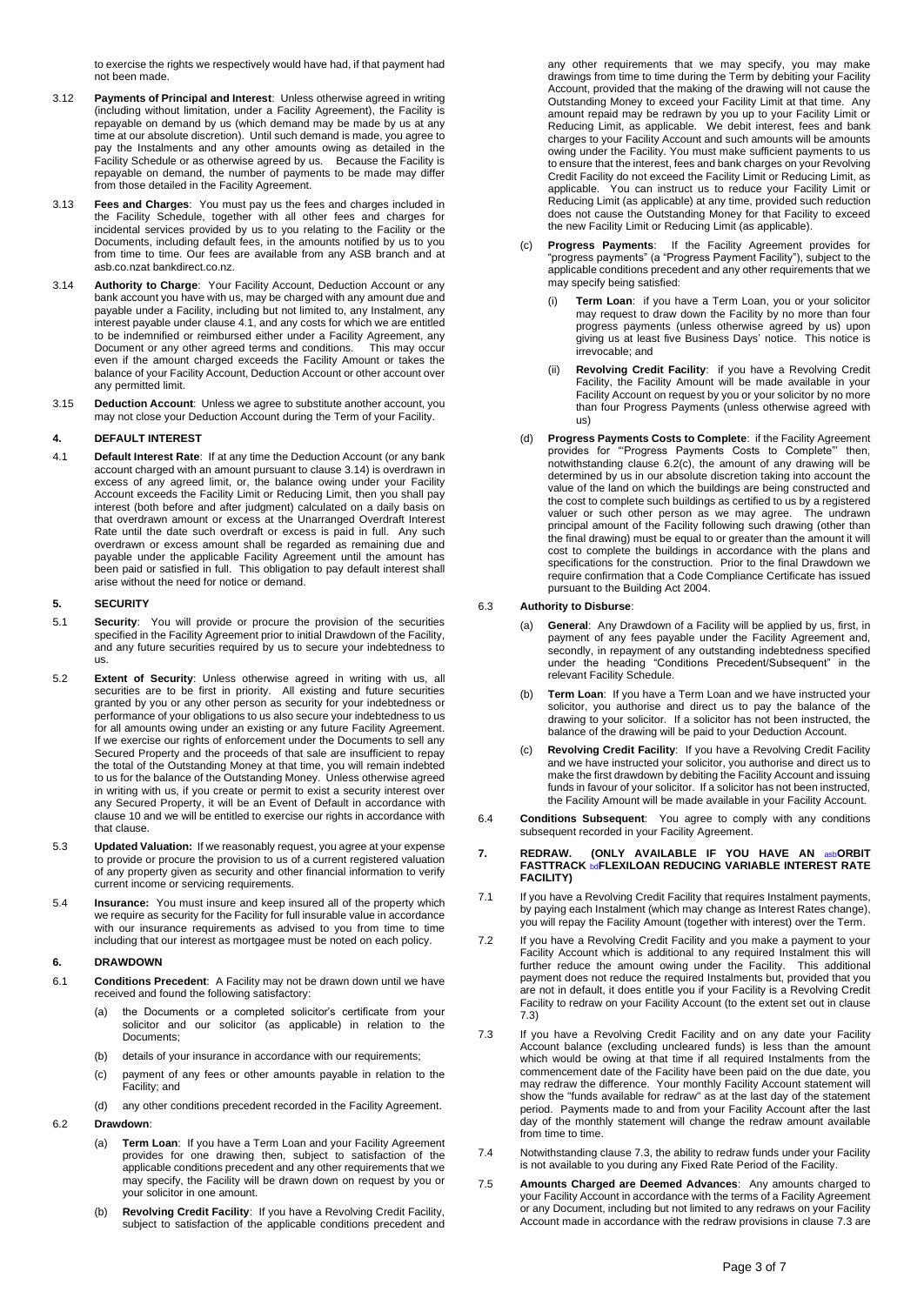deemed to be advanced or paid by and owing to us and secured by each Security Document.

### **8. INTEREST RATE SWITCH AND INTEREST ONLY PERIODS**

- 8.1 **Interest Rate Switch**: In relation to a Facility, you may request an Interest Rate Switch. We can choose whether or not to approve your request for an Interest Rate Switch. If the applicable Facility is not repaid in full on the last day of the final interest period to which the Interest Rate Switch applies, the Interest Rate applicable to that Facility will automatically revert to our standard variable interest rate as at that date plus any Low Equity Margin unless it is agreed that a different Interest Rate will apply.
- 8.2 **Interest Only Period**: In relation to a Facility, you may request to suspend the principal component of your Instalments payable in respect of that Facility for such period as we may agree (the "**Interest Only Period**"). We can choose whether or not to approve your request for an Interest Only Period. Unless otherwise agreed by us, at the completion of the Interest Only Period, the amount of the remaining Instalments payable in respect of the Facility will be increased as necessary to ensure repayment of that Facility in full by the last day of the Term.
- 8.3 If your request under clause 8.1 or 8.2 above is approved by us, we will give you and all Guarantors notice confirming the details of the Interest Rate Switch or Interest Only Period, as the case may be.
- 8.4 **Acknowledgement**: You acknowledge and agree that:
	- (a) if more than one person is named as the Borrower, a request for an Interest Rate Switch or Interest Only Period may be made by any one of you and we may act upon that request which will bind all of you, subject to clause 17.1(d);
	- (b) if you request an Interest Rate Switch during a Fixed Rate Period or a change to a fixed interest rate we have otherwise agreed with you, the effect on our position of such a request will be the same as if made an early repayment during a Fixed Rate Period and for this reason we will assess and you will pay an ERA fee in accordance with the procedure set out in clause 9;
	- if you request an Interest Only Period to take effect during a Fixed Rate Period, you may also be liable to pay an ERA fee; and
	- (d) the terms of the Facility Agreement will continue to apply in all other respects.

# **9. EARLY REPAYMENT AND REDRAWING**

- 9.1 **Early Repayment**: You may repay the Facility in full or in part at any time provided that:
	- (a) any amount repaid will be applied first in payment of outstanding interest and other amounts owing to us and secondly in payment of principal;
	- (b) a part payment during any Fixed Rate Period must be a minimum of \$1,000.00;
	- (c) you pay our early repayment adjustment administration fee and, if applicable, an early repayment adjustment ("ERA") fee which may be payable if you:
		- (i) repay early during a Fixed Rate Period; or
		- (ii) request an Interest Rate Switch during a Fixed Rate Period and we approve such request;
	- (d) the ERA will be charged to the Deduction Account, Facility Account, or any bank account charged with an amount pursuant to clause 3.14, as applicable; and
	- if the Facility is repaid during a Fixed Rate Period as a result of us exercising our rights as mortgagee, we may charge an ERA as if the repayment was made by you during a Fixed Rate Period.
- 9.2 **Early Repayment Adjustment Fee**: An ERA is an amount we charge to compensate us for any loss we may suffer as a result of the early repayment of your Facility during a Fixed Rate Period.
- 9.3 **Calculation of Early Repayment Adjustment Fee**: While the ERA is not calculated in accordance with the formula prescribed in the Credit Contracts and Consumer Finance Regulations 2004, the amount of the ERA is assessed to compensate us for a reasonable estimate of the loss (if any) arising when you repay your Facility early. We calculate our loss by reference to wholesale interest rates. Wholesale interest rates are rates used by banks when they borrow and lend money on the wholesale money market.
	- (a) To calculate an estimate of the loss arising when you repay the Facility early, we compare:
		- all of the scheduled payments and interest charges that would have been made over the remaining part of the Fixed Rate Period using the wholesale interest rate that applied either at the date the Facility Agreement was documented or at the date your interest rate was accepted, as the case may be (as calculated by us); and
		- (ii) all of the scheduled payments and interest charges that would have been made over the remaining part of the Fixed Rate Period using the wholesale interest rate that would apply to the remaining fixed rate period on the date of the early repayment (as calculated by us).
	- (b) We adjust the amounts in (i) and (ii) above to recognise that we receive the money now, instead of receiving it as income over the

term of the loan. We will charge you the difference between (i) and (ii) (after adjustment) as the ERA fee. If (ii) is greater than (i) you will only be charged the early repayment adjustment administration fee.

- (c) The ERA fee is assessed as a notional transaction and may not be a true reflection of the actual transactions we enter into at the time of your early repayment, or the transactions entered into when you agreed a Fixed Rate Period. This is because the loans and interest rates are managed on a portfolio basis.
- (d) You may request from us a detailed description of the method we use to reasonably estimate our loss as a result of the early repayment.
- 9.4 **Redrawing**: Unless you have a Revolving Credit Facility or unless otherwise agreed with us, any amount repaid under a Facility Agreement will not be available for re-borrowing.

# **10. EVENTS OF DEFAULT**

- 10.1 **Events of Default**: If at any time and for any reason, whether or not within the control of any party:
	- (a) **Non-Payment**: You fail to pay on its due date any amount payable under any Document; or
	- (b) **Breach of obligations**: You do not perform or comply with any of your obligations under any Document; or
	- (c) **Statements**: You give us untrue, inaccurate, or misleading information; or
	- (d) **Adverse Credit Event**: An Adverse Credit Event occurs; or
	- (e) **Enforcement**: Any legal process is levied or enforced against you or your assets, and is not discharged or stayed within five (5) days, or a receiver, trustee, official assignee, statutory manager, administrator or similar officer is appointed in respect of you or any of your assets; or
	- (f) **Material Adverse Change**: In our opinion, a material adverse change occurs in relation to you; or
	- (g) **Incapacity**: You, being an individual, die or become insane or become in any way legally incapacitated; or
	- (h) **Avoidance or Repudiation**: It is or becomes unlawful for you to perform any of your obligations under any Document to which you are a party or any Document becomes or is claimed to be invalid or unenforceable in whole or in part or is claimed to have effect otherwise than in accordance with its terms; or
	- (i) **Security Documents**: Unless otherwise agreed by us in writing, any Security Document is withdrawn or revoked; or
	- (j) **Cross Default**: An event of default or termination event (however described) occurs under any Document; or
	- (k) **Trustee**: Unless otherwise agreed by us in writing, if you are a trustee of a trust, you cease to be a trustee of that trust, or a resolution is passed by the trustees or beneficiaries of that trust, or any other action is taken, to wind up that trust; or the trust deed is amended, varied or revoked; or
	- (l) **Relevant Parties**: Any event specified in the preceding sub-clauses of this clause 10.1 occurs with respect to each other Relevant Party (as if references in those sub-clauses to you were references to that Relevant Party),

then we may, at any time, by notice to you:

- (i) cancel each or any Facility;
- (ii) declare any or all of the Outstanding Money to be due and payable either immediately or at such later date as we may specify whereupon that indebtedness will become so due and payable; and
- (iii) exercise all or any of our rights under any Security Document.

# **11. CHANGE IN CIRCUMSTANCES**

- 11.1 **Illegality:** If, at any time, it is or is likely to become unlawful to provide all or part of a Facility or allow all or part of the Outstanding Money to remain outstanding, or to discount bills, or to receive interest or to comply with any of our obligations or exercise any of our rights under any Document then we will not be obliged to provide or to continue to provide that Facility and we may, at any time, by notice to you:
	- (a) cancel each Facility; and/or
	- (b) declare all or any part of the Outstanding Money (and if we direct the aggregate face values of all bills outstanding under any bill Facility) to be due and payable either immediately or at such later date as we may specify and you shall, on such date, repay such Outstanding Money.

### **12. INDEMNITY**

- 12.1 **General Indemnity:** You will on demand indemnify and hold us harmless against each loss (including loss of profit), expense and liability sustained or incurred by us as a result of:
	- (a) the occurrence or continuation of an Event of Default, or a Relevant Party not complying with its obligations under a Facility or a Document;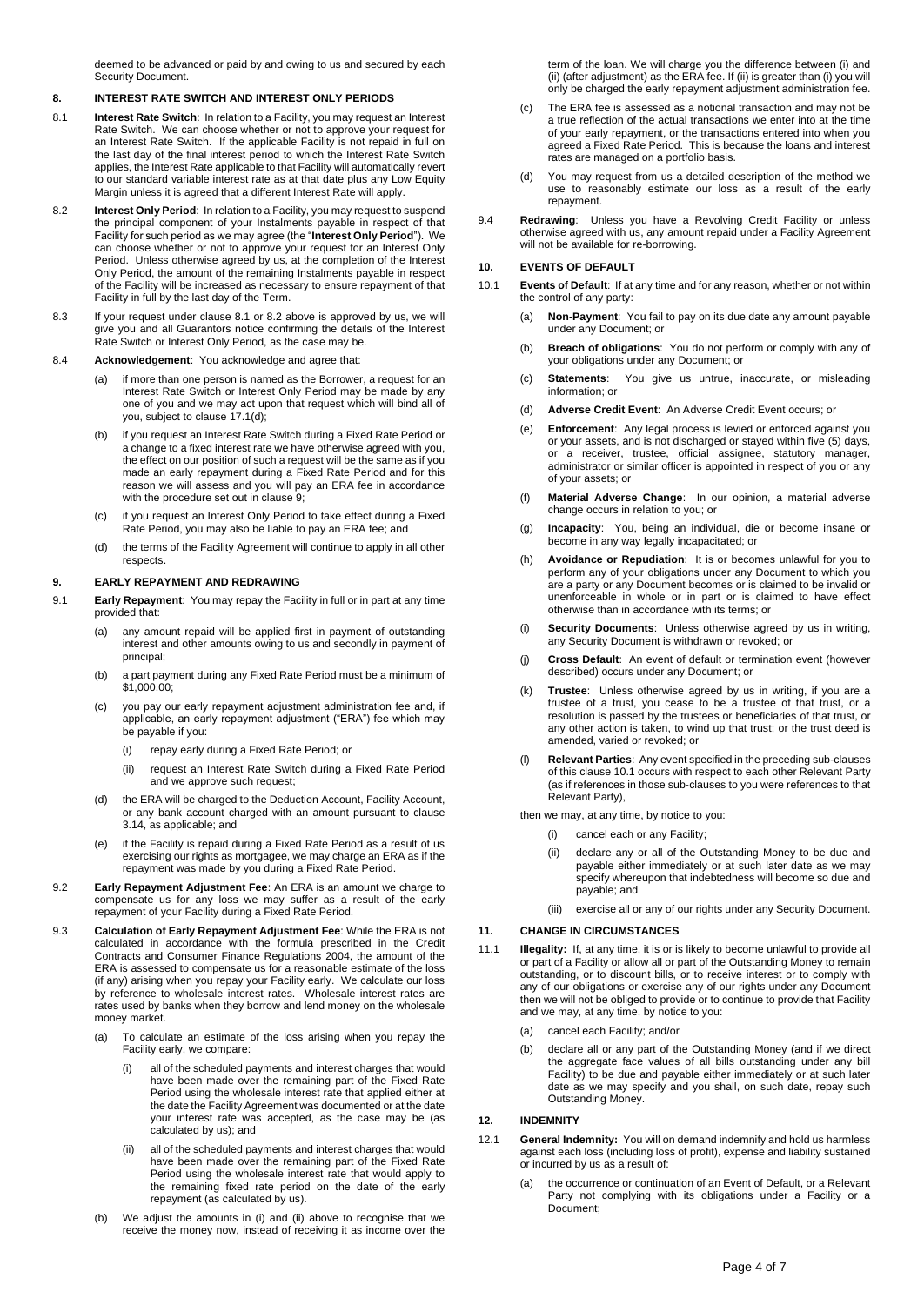- (b) an amount payable to us under a Facility or a Document not being paid when due;
- (c) any accommodation not being drawn on the intended date for drawing; or
- (d) any Outstanding Money being paid earlier than originally due (even if that prepayment is permitted by the Documents or is required by us),

by payment to us of the amount we certify is required to indemnify us for that loss, expense or other liability.

### **13. SET OFF**

- 13.1 **Set-Off**: You irrevocably authorise us to apply (without prior notice or demand) any credit balance (whether or not due and payable) to which you are entitled on any account (in any currency) and at any of our offices, in or towards satisfaction of any indebtedness then due and payable by you to us but unpaid.
- 13.2 **Contingent Liabilities**:If, at any time after the occurrence of an Event of Default and while it is continuing, an amount that is contingently owing to us or an amount owing is not quantified, we may retain and withhold repayment of any such credit balance you have with us and the payment of interest or other moneys in relation thereto pending that amount becoming due and/or being quantified. We may set-off against such credit balance, the maximum liability which may at any time be or become owing to us by you and in each case without prior notice or demand.
- 13.3 **Bank's Rights**:For the foregoing purposes, we:
	- (a) **Break Term Deposits**: Are authorised to break any term deposit;
	- (b) **Purchase Currencies**: May use all or any part of any credit balance to buy such other currencies as we reasonably consider may be necessary or desirable to effect the application; and
	- (c) **Without Prejudice**: Need not exercise our rights under this clause, which are without prejudice and in addition to any other rights we have under any Security Document and any right of set-off, combination of accounts, lien or other right to which we are at any time otherwise entitled (whether by law, contract or otherwise).

### **14. STATEMENT OF RIGHT TO CANCEL**

- 14.1 The Credit Contracts and Consumer Finance Act 2003 gives you a right for a short time after the terms of this contract have been disclosed to you to cancel the contract.
- 14.2 **How to Cancel**: If you want to cancel this contract you must give written notice to the creditor. You must also return to the creditor any advance and any other property received by you under the contract.

### 14.3 **Time Limits for Cancellation**:

- (a) If the disclosure documents are handed to you directly you must give notice that you intend to cancel within 5 working days after you receive the documents.
- (b) If the disclosure documents are sent to you by electronic means (for example, email) you must give notice that you intend to cancel within 7 working days after the electronic communication is sent.
- (c) If the documents are mailed to you, you must give the notice within 9 working days after they were posted.
- 14.4 **What You May Have to Pay if You Cancel**: If you cancel the contract the creditor can charge you:
	- the amount of any reasonable expenses the creditor had to pay in connection with the contract and its cancellation (including legal fees and fees for credit reports, etc); and
	- (b) interest for the period from the day you received the advance until the day you repay the advance.

This statement only contains a summary of your rights and obligations in connection with the right to cancel. If there is anything about your rights or obligations under the Credit Contracts and Consumer Finance Act 2003 that you do not understand, if there is a dispute about your rights, or if you think that the creditor is being unreasonable in any way, you should seek legal advice immediately.

### **15. UNFORESEEN HARDSHIP VARIATION**

If you are unable to keep up your payments because of an unexpected event that causes you hardship, for example illness, injury, loss of employment or the end of a relationship, you can apply to us for a hardship variation of the Facility. Further information on how a hardship application can be made and the type of variations to your Facility that can be requested are set out in detail in the Facility Schedule.

### **16 DISCLOSURE**

- 16.1 **Disclosure**: You authorise us to disclose and discuss your financial statements and financial affairs at any time with:
	- (a) **Advisers**: Both our and your respective accountants, auditors, legal and financial advisers;
	- (b) **Guarantors**: Any guarantor of your indebtedness or other obligations to us; and
	- (c) **Related Entities**: Our parent, subsidiaries or related companies.

Nothing in this clause shall oblige us to provide any of your information to any person.

# **17. TYPE OF BORROWER**

- 17.1 **Two or More Borrowers**: If more than one person is named as the Borrower, then:
	- (a) each of you is jointly and severally liable for all obligations under a Facility Agreement and the Documents including without limitation for the amount of any redraw;
	- (b) in the event of a dispute arising between any of you and/or any Guarantors we may, at our own discretion, refuse to allow the Facility Account or Deduction Account to be operated until agreement has been reached between the disputing parties and notified to us by all of you;
	- (c) we may, in our discretion, release any one or more of you from your obligations under a Facility Agreement provided that:
		- (i) no release shall be of any effect unless it is in writing and signed by us:
		- (ii) the rest of you shall not be discharged, nor shall your obligations be affected by such release; and
		- (iii) we shall not be under any obligation to any of you in respect of such release even though your rights in subrogation, contribution or otherwise may be prejudiced as a result;
	- (d) subject to sub-clause (e), until we receive written notice from any one of you to the contrary, we may act on instructions received from any one of you as if that instruction had been given by all of you;
	- (e) we may only act on instructions received from one of you for the purposes of clauses 8.1 and 8.2 if you have all previously confirmed that we may do so in writing; and
	- (f) you appoint each other joint Borrower as your agent to receive Credit Contracts and Consumer Finance Act 2003 disclosures, notices, and other communications on your behalf. The joint Borrower receiving the disclosures, notices, and other communications acknowledges that it is receiving these on behalf of the other joint Borrowers. A joint Borrower may, by notifying us, terminate the appointment of another joint Borrower as their agent for receiving these disclosures, notices and other communications.
- 17.2 **Trustee**: In relation to any Document to which you are a party if you are described as a trustee of a trust:
	- (a) **Warranties and Undertakings:** You warrant and undertake to us that:
		- (i) your entry into the Documents is authorised by the trust deed and the Trustee Act 1956; and
		- (ii) the trust is properly constituted and validly existing under the applicable law, the trust is solely constituted by the trust deed and you are all of the trustees of the trust;
	- (b) **Enforcement**: In enforcing any of our rights under or in respect of the Documents, we:
		- (i) **Recourse to Trust Assets**: may have full recourse to the assets of the trust and will be subrogated to each trustee's right to be indemnified from those assets or by any other person (including any beneficiary of the trust); and
		- (ii) **Personal Assets**: except as provided in clause 17.2(c), may have full recourse to the personal assets of any trustee ; and
	- Limited Liability Trustee: If we have agreed in writing that a trustee is a "**Limited Liability Trustee**" in respect of the trust, then the personal liability of that trustee is limited to the assets of the trust. However, this limitation of personal liability will not apply, if the Limited Liability Trustee:
		- (i) has acted dishonestly or is in willful breach of trust; or
		- (ii) loses his or her right to be indemnified out of the assets of the trust for any reason;

and in such circumstances the Limited Liability Trustee will have full personal liability under and in respect of the Documents.

- (d) **Trustee Retirement**: Each trustee confirms and undertakes that the retirement of a trustee shall be effected in terms of section 45 of the Trustee Act 1956 and that it will notify us in writing that a trustee intends to retire in accordance with those provisions. Each trustee remains liable under and in respect of a Document after ceasing to be a trustee until released in writing by us. We will release a trustee (in its capacity as trustee and not, if applicable, in its personal capacity) when we are satisfied that all things required to vest the Secured Property in the continuing or new trustee(s) have been executed and done.
- 17.3 **Partnership**: Where you have entered into a Facility Agreement as a partnership:
	- (a) **Acknowledgement**: Each of you acknowledges that:
		- (i) distinct from your joint liability as a partner, you have separate personal liability for all the obligations of the partnership so that we may have recourse to your personal assets on the same basis as any other personal creditor; and
		- (ii) you will notify us immediately upon the appointment of each new partner and the retirement or death of any partner.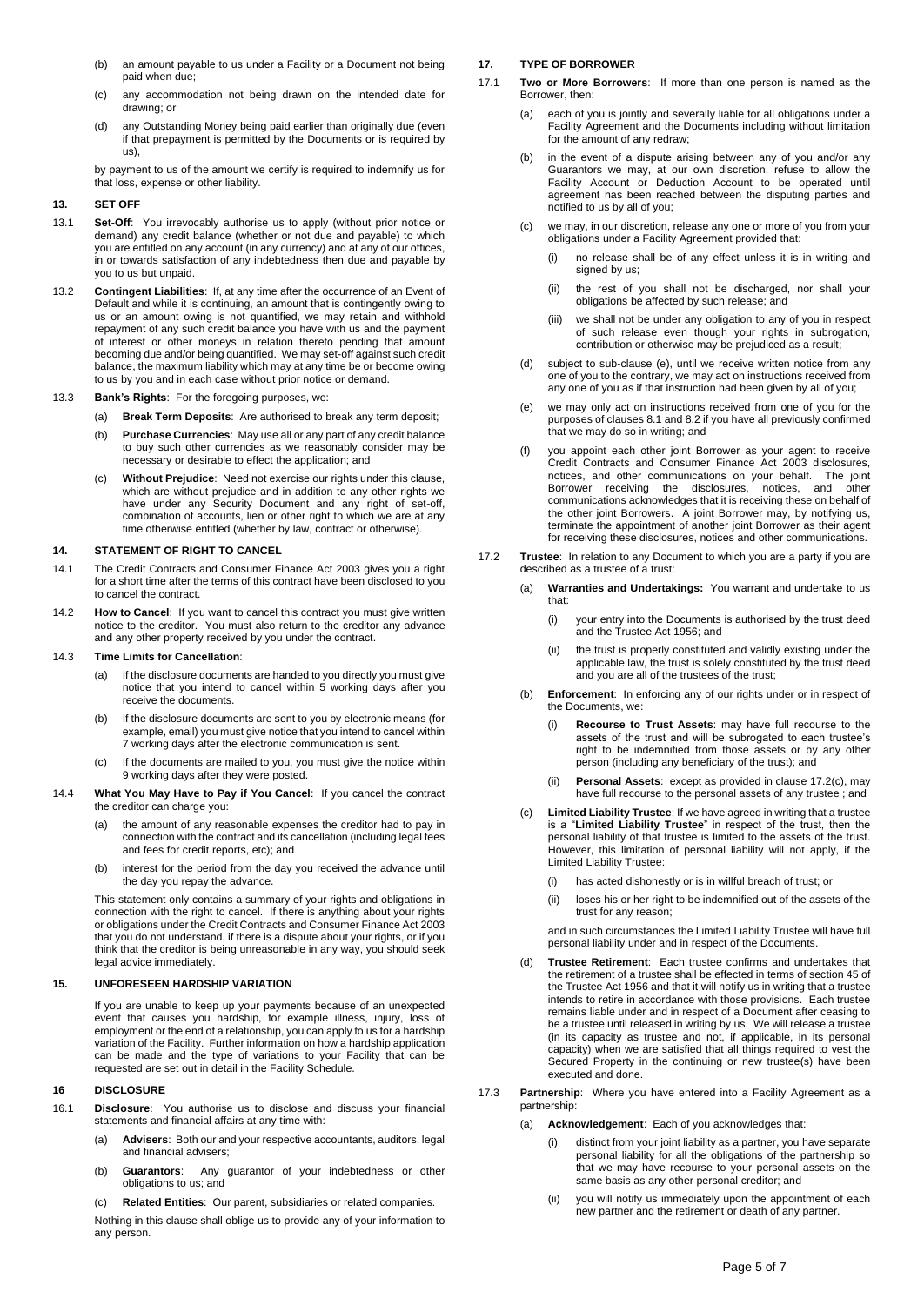- (b) **Events of Default**: It shall be an Event of Default if any of the following occur without our prior written consent:
	- you cease to be a partner of the partnership
	- (ii) a resolution is passed by the partners or any other action is taken to wind up, dissolve or terminate the partnership; or
	- (iii) the partnership agreement is amended, varied or revoked.

and in such circumstances, we will be entitled to exercise our rights under clause 10.*.*

# **18. REVIEW OF A FACILITY**

- 18.1 We may periodically review your Facility and where we believe we have reasonable grounds including, where we are not satisfied:
	- (a) with the operation of the Facility Account; or
	- (b) with the value of any property given as security; or
	- (c) that your current income levels satisfy our Facility servicing requirements,

then we retain the right to amend the terms and conditions of any Facility Agreement including the right to require you to repay all or part of any outstanding principal, interest and fees*.*

# **19. MISCELLANEOUS**

- 19.1 **Certificate Conclusive**: You agree that a certificate from us setting out the amount which you owe under a Facility Agreement is proof that you owe the amount stated, unless you prove the contrary.
- 19.2 **Assignment**: We may assign or transfer any of our rights or obligations under a Facility or any Document without your consent. You may not assign or transfer any of your rights or obligations under a Facility or any Document without our prior written consent.
- 19.3 **Disclosure of Information**: We may disclose, on a confidential basis, to a potential assignee, transferee or other person with whom we have or may contemplate having contractual relations in connection with a Facility or any Document, any information about you whether or not that information was obtained in confidence and whether or not that information is publicly available.
- 19.4 **Amendments**: Except as otherwise provided in these General Terms, no amendment to any Document will be effective unless it is in writing signed by all the parties to that Document.
- 19.5 **Time of the Essence**: Time is of the essence in respect of all dates and times for performance by you of your obligations under a Facility Agreement and each Document.
- 19.6 **Waivers**: No failure to exercise any right under a Document will operate as a waiver of that right. No waiver by us of our rights under a Facility Agreement or other Document will be effective unless it is in writing signed by us.

### 19.7 **Electronic Communication**:

- (a) You consent to us giving to you documents, notices and communications in relation to your products and services in electronic form by electronic communication through, for example:
	- (i) FastNet Classic (for example via your messaging inbox and/or document storage function): or
	- (ii) any other internet banking system provided by us; or
	- (iii) any application available through your mobile device approved by us for this purpose.
- (b) You agree that any such electronic communication is taken to be dispatched by us and received by you at the time it is uploaded to the relevant system.
- (c) You consent to any such documents, notices and communications being in a commonly used format (for example, PDF) and being accessible by commonly used software (for example Internet Explorer).
- 19.8 **Notices**: In addition to any notice provision contained in these General Terms or any other Document, written notice may be sent to you under a Facility Agreement at the address or facsimile number last known to us. In the case of a letter, notice will be deemed to be received by you on the third Business Day after posting. In the case of a facsimile, notice will be deemed to be received by you on the Business Day on which it was dispatched or, if dispatched after 5.00pm, on the next Business Day. By being so delivered notice will be deemed to have been served on you personally, without prejudice to any other lawful means of service.
- 19.9 **Expenses**: You agree to pay, on demand and on a full indemnity basis, all costs and expenses and administration fees (including all legal expenses on a solicitor and own client basis) associated with the preparation, early repayment, variation, enforcement, or exercising of any rights we may have under a Facility Agreement or any Document.
- 19.10 **Survival of Covenants**:Your payment and indemnity obligations under these General Terms, including, without limitation, under clauses 3.11, 12.1 and 19.9, shall be separate and independent obligations giving rise to independent causes of action and will survive the termination of any Facility and payment of all other indebtedness under any Document.
- 19.11 **Partial Invalidity**: The illegality, invalidity or unenforceability of a provision of a Facility Agreement or any Document under any law will not affect the legality, validity or enforceability of another provision.
- 19.12 **Counterparts**: Any Facility Agreement may be executed in any number of counterparts, all of which when taken together shall constitute one and the same instrument, and any of the parties hereto may execute any Facility Agreement by signing any such counterpart.
- 19.13 **Conflict**: If there is any conflict between any Facility Agreement and the General Terms, the terms of the Facility Agreement shall prevail. Furthermore, if there is any conflict between any Facility Agreement and a Facility Schedule, the terms of that Facility Schedule shall prevail over the Facility Agreement.
- 19.14 **Governing Law**: This Agreement is governed by and to be construed in accordance with New Zealand law and each of the parties submit to the exclusive jurisdiction of the courts of New Zealand.

### **20. DISPUTE RESOLUTION SCHEME AND REGISTRATION AS FINANCIAL SERVICE PROVIDER**

20.1 ASB Bank Limited is a member of the Banking Ombudsman dispute resolution scheme. You can contact the Banking Ombudsman at:

| Address: | Freepost 218002           |
|----------|---------------------------|
|          | PO Box 25327              |
|          | <b>Featherston Street</b> |
|          | Wellington 6146           |
| Phone:   | 0800 805 950              |
| Email:   | help@bankomb.org.nz       |

20.2 We are registered on the register of financial service providers as ASB Bank Limited (registration number FSP29003).